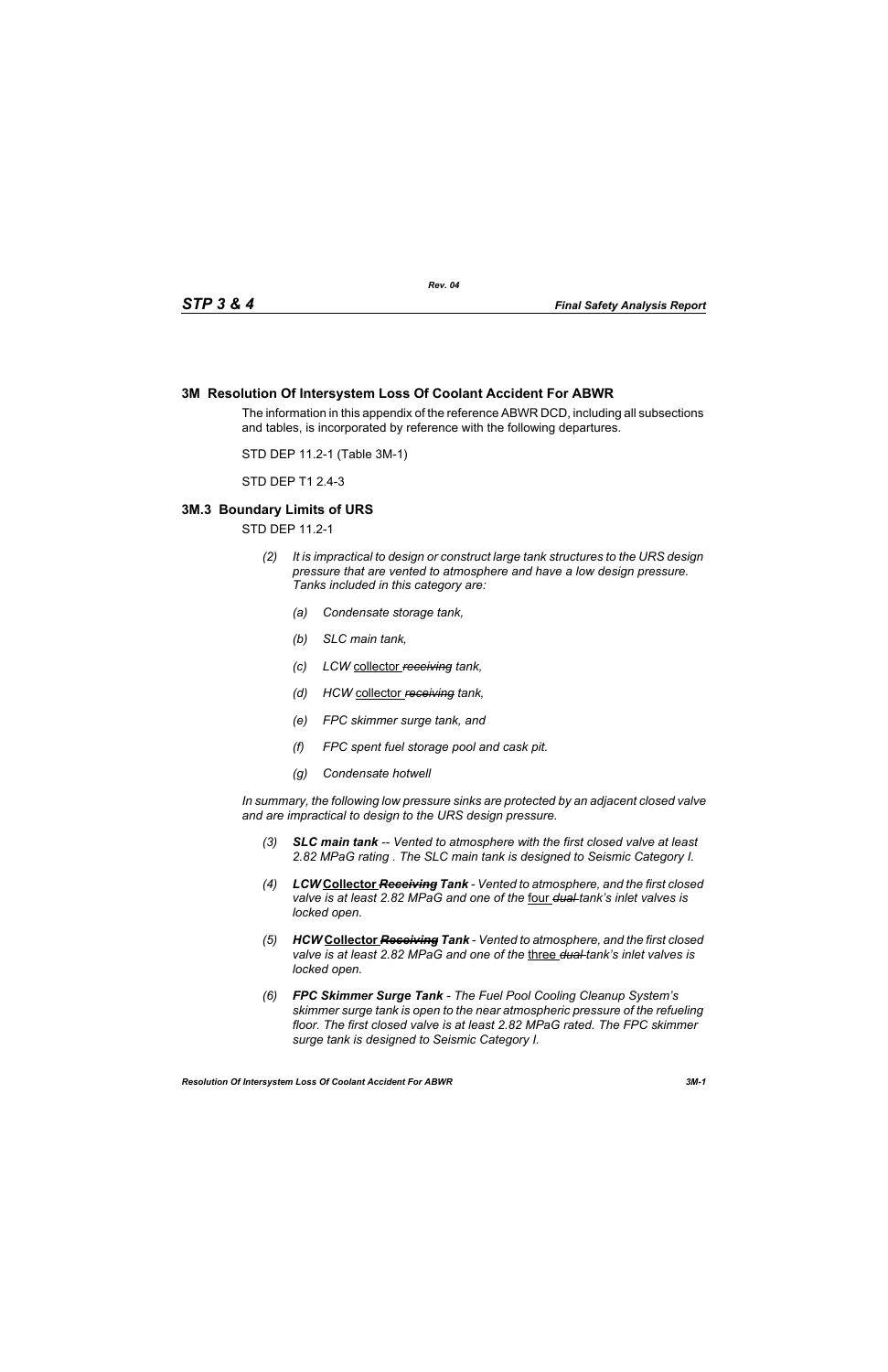# **3M.4 Evaluation Procedure**

STD DEP 11.2-1

*Typical systems for this upgrade include the:*

- *(1) Radwaste LCW and HCW* collector *receiving tank piping,*
- *(2) Fuel Pool Cooling System's RHR interface piping connected to the skimmer surge tanks,*
- *(3) Condensate Storage System's tank locked open supply valves,*
- *(4) Makeup Water Condensate and Makeup Water Purified Systems with locked open valves and pump bypass piping to the Condensate Storage Tank.*

*All test, vent and drain piping was upgraded where it interfaces with the piping upgraded to URS pressure. Similarly, all instrument and relief valve connecting piping was upgraded.*

### **3M.5 Systems Evaluated**

STD DEP 11.2-1

*The following fourteen systems, interfacing directly or indirectly with the RCPB, were evaluated.*

|                                                                                         | Tier 2 Figure No. |
|-----------------------------------------------------------------------------------------|-------------------|
| 11. Makeup Water (Purified) (MUWP)<br>System.                                           | $9.2 - 5$         |
| 12. Radwaste System<br>(LCW Collector Receiving Tank, HCW<br>Collector Receiving Tank). | 11 2-2            |
| 13. Condensate and Feedwater (CFS)<br>System                                            | $10.4 - 6$        |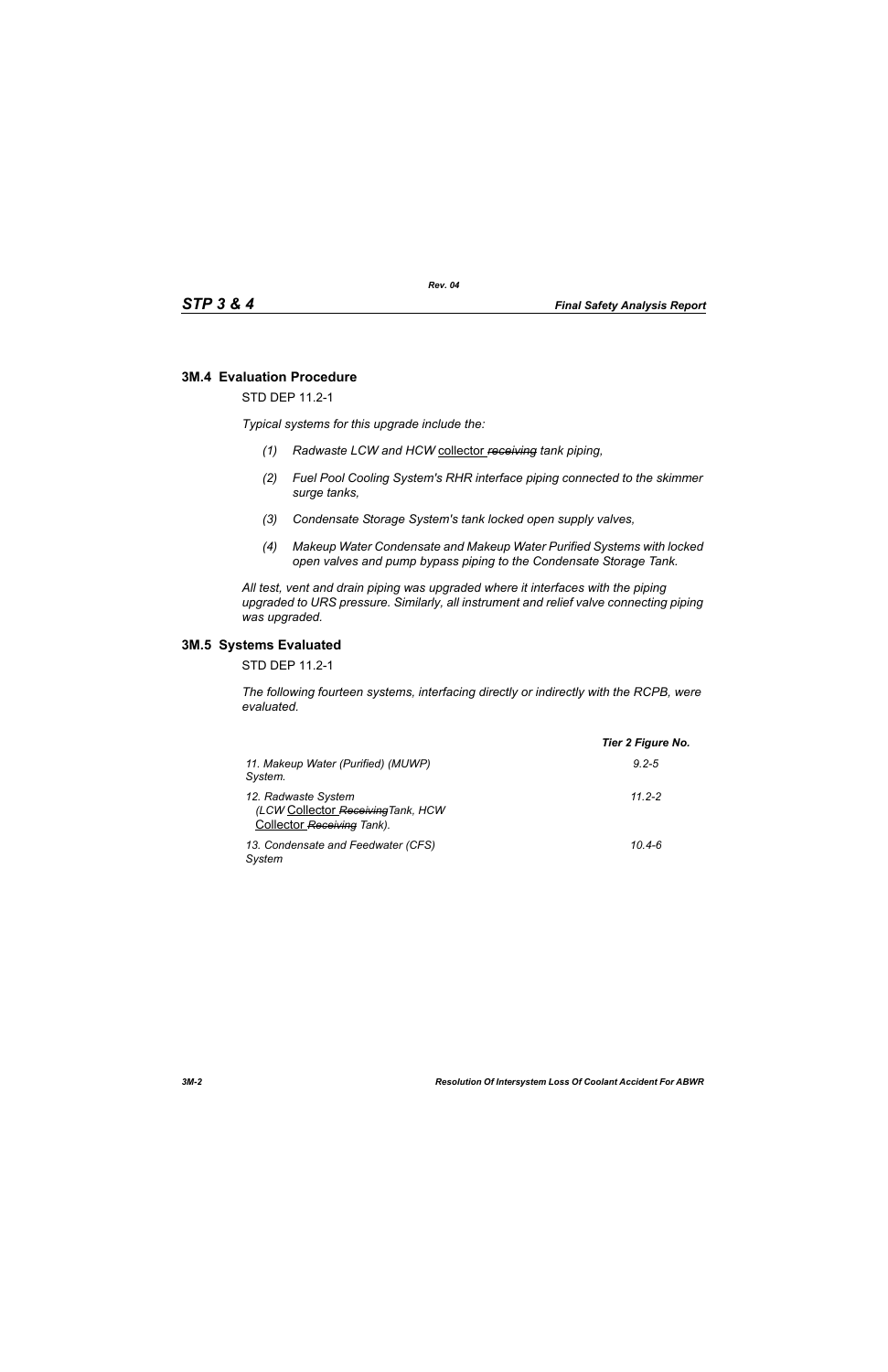#### **3M.8 Results**

STD DEP T1 2.4-3

STP DEP 11.2-1

*The results of this work are shown by the markups of the enclosed P&IDs, which are Tier 2 figures. The affected sheets are listed below*

| <b>System</b>                                                                        | Tier 2<br><b>Figure No.</b> | <b>Affected Sheet Nos.</b> |
|--------------------------------------------------------------------------------------|-----------------------------|----------------------------|
| 1. Residual Heat Removal (RHR) System                                                | $5.4 - 10$                  | 1, 2, 3, 4, 6, 7           |
| 2. High Pressure Core Flooder (HPCF)<br>System                                       | $6.3 - 7$                   | 1, 2                       |
| 3. Reactor Core Isolation Cooling (RCIC)<br>System                                   | $5.4 - 8$                   | 1, 3                       |
| 4. Control Rod Drive (CRD) System                                                    | $4.6 - 8$                   | 1, 3                       |
| 5. Standby Liquid Control (SLC) System                                               | $9.3 - 1$                   | 1                          |
| 6. Reactor Water Cleanup (CUW) System                                                | $5.4 - 12$                  | 1, 3                       |
| 7. Fuel Pool Cooling and Cleanup (FPC)<br>System                                     | $9.1 - 1$                   | 1, 2                       |
| 8. Nuclear Boiler (NB) System                                                        | $5.1 - 3$                   | 1, 5                       |
| 9. Reactor Recirculation (RRS) System                                                | $5.4 - 4$                   | 1                          |
| 10. Makeup Water (Condensate) (MUWC)<br>System                                       | $9.2 - 4$                   | 1                          |
| 11. Makeup Water (Purified) (MUWP)<br>System                                         | $9.2 - 5$                   | 1, 2, 3                    |
| 12. Radwaste System (LCW<br>CollectorReceiving Tank, HCW<br>CollectorReceiving Tank) | $11.2 - 2$                  | 1, 3, 7                    |
| 13. Condensate and Feedwater (CSF)<br>System                                         | $10.4 - 6$                  |                            |
| 14. Sampling (SAM) System<br>Also, see Attachment A for more detail.                 |                             |                            |
| The design pressure of the following two tankstank was upgraded as a result of the   |                             |                            |

*evaluations performed in Attachment 3MA.*

*SLC test tank RCIC turbine barometric condenser tank*